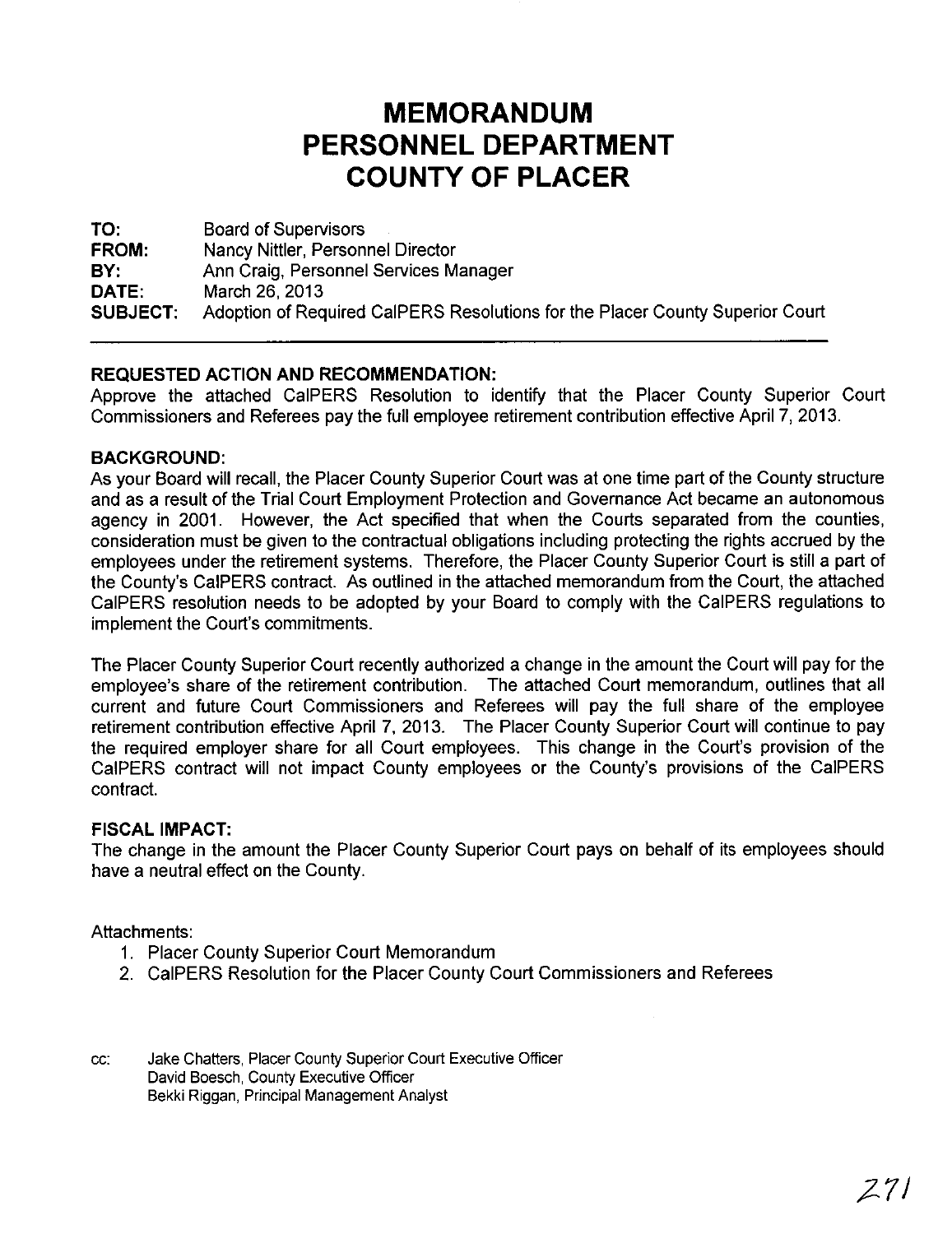

**\$>uperior «Court of toe \$>tate of «California**

In and For The County of Placer

## JAKE CHATTERS

COURT EXECUTIVE OFFICER 10820 JUSTICE CENTER DRIVE, ROSEVILLE, CA 95678 P.O. Box 619072, ROSEVILLE, CA 95661 (916) 408-6186 - FAX (916) 408-6188

March 6, 2013

To: Ms. Nancy Nittler, Personnel Director, County of Placer

From: Jake Chatters, Court Executive Officer

Contact: Nancy Blakeman, Human Resources Manager - 916-408-6000

Cc: Hon. Alan V. Pineschi, Presiding Judge; Ann Craig, Personnel Services Manager, Placer County

Re: Request for Board Action on EPMC Reporting

#### Requested Action:

Advance the attached CalPERS resolution for approval to the Board of Supervisors to effect communication of a change in the employer-paid member contribution paid by the Superior Court of Placer County (the Court) pursuant to Government Code section 20691 for Court Commissioner and Referee employees.

#### Background

### *Why is a matter involving Court Employees before the County Board ofSupervisors?*

Prior to 2001, Court employees were employees of the County of Placer (County). In 2001, the State passed the Trial Court Employment Protection and Governance Act, which removed Court employees from County service and established the Court as the employer.

Today, the Court, and not the County, is responsible for negotiating with employee unions, establishing pay scales, providing benefits, and all other employment decisions and actions related to Court employees. The County has no authority over or role in Court employment, with one exception.

Court employees remain under the County's contract with CalPERS for retirement. Changes made to retirement formulas, like the one made by the County effective in March 2011 to change the miscellaneous employee formula to 2% at 55 for all new employees, automatically impact Court employees.

This automatic application does not extend to decisions regarding the Employer- Paid Member Contribution (EPMC). Decisions by the County to change the percentage of EPMC paid and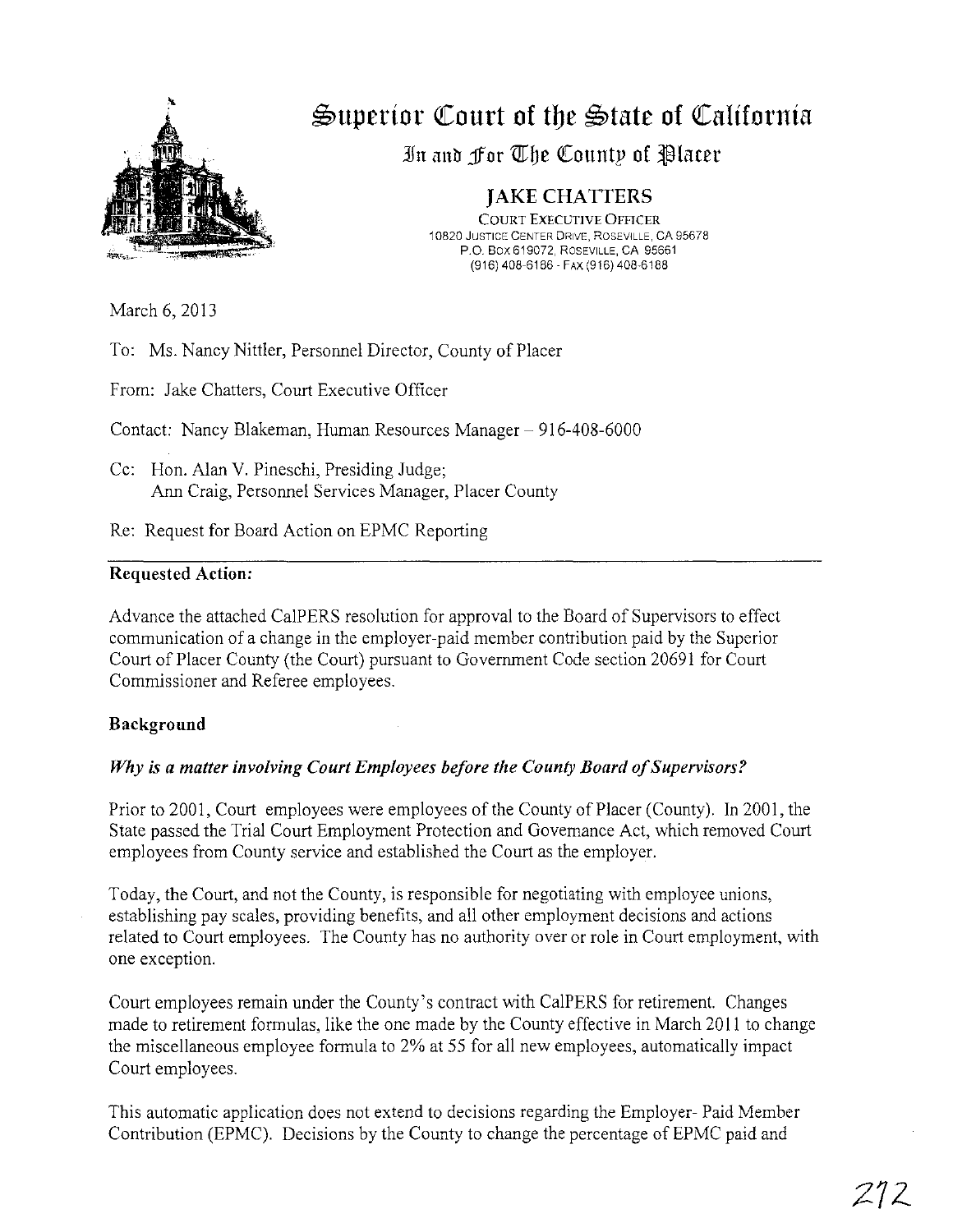reporting for County employees does not affect Court employees. This was exhibited in March 2011 when the County changed the EPMC formulas for various classifications of County service. These changes did not impact Court employees.

The opposite is also true. The Court has sole discretion to change or modify the EPMC paid by the Court on behalf of its employees. Such action does not impact County employees.

However, pursuant to CalPERS regulations, CalPERS requires that the Governing Board that holds the contract with CalPERS adopt and transmit a resolution related to an employer's change in the EPMC.

## *What Action is Being Requested*

Beginning on April 7, 2013, the Court will change the EPMC for its Commissioner and Referee employees. Specifically, the court will reduce the EPMC from 7% to 0% for all current and future employees in these classifications.

The Court is requesting that the Board of Supervisors adopt a CalPERS resolution memorializing this change such that it may be communicated to CalPERS.

The Court previously, in September 2011, made a similar request to change the EPMC for all other employee classifications. The Court would like to thank the Board of Supervisors for adopting those resolutions. This action would conform those changes to the remaining classifications used by the Court.

### **Fiscal Impact**

This action will have no fiscal impact on the County as it relates to employment costs paid by the Court.

The elimination of the Court paying a portion of the employee share of retirement will reduce Court costs in this area.

Attachments:

CalPERS Resolution to change the Employer Paid Member Contributions for Superior Court Commissioner and Referees, effective April?, 2013.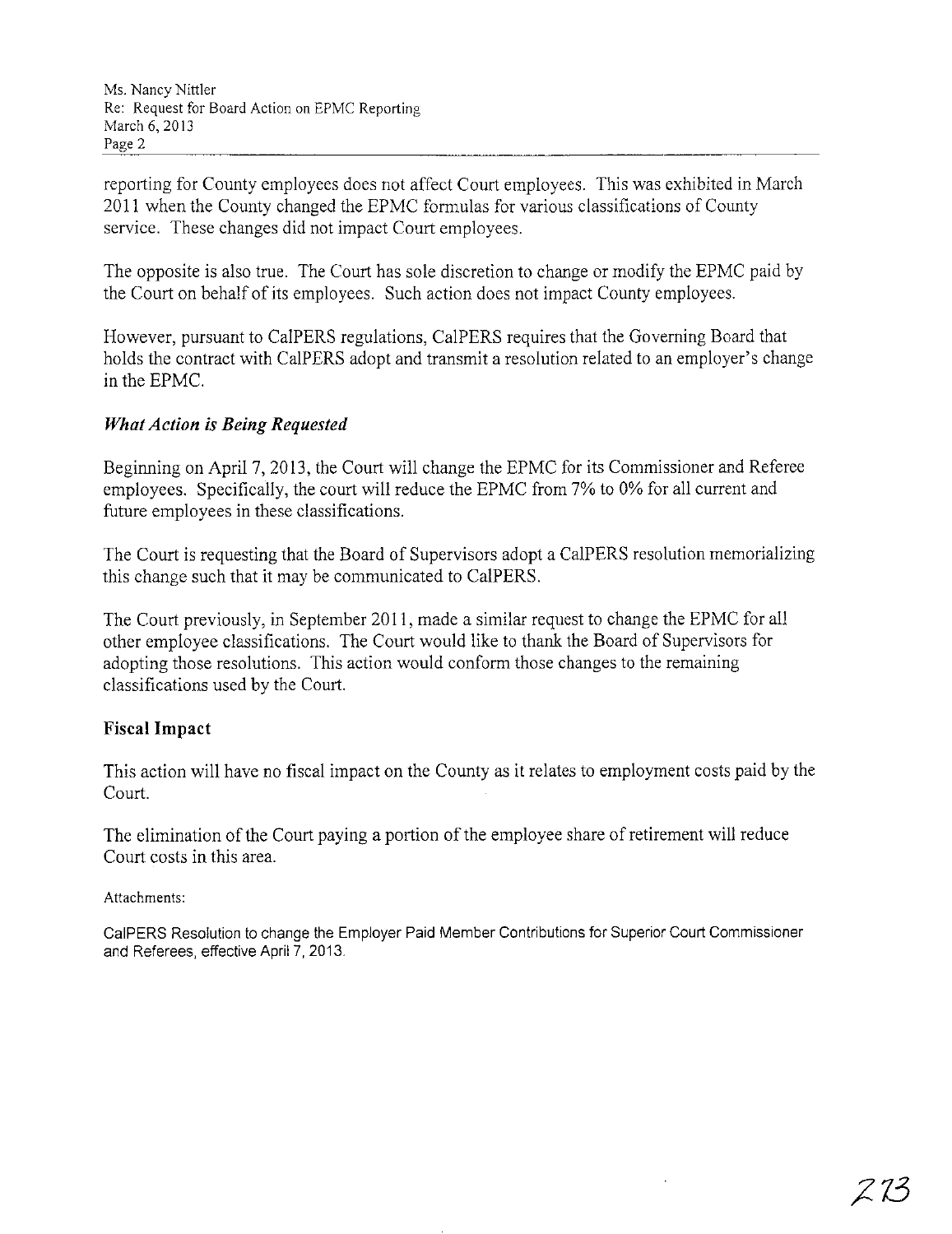| Resolution No. |  |
|----------------|--|
| Page 1 of 2    |  |

# **Before the Board of Supervisors County of Placer, State of California**

In the matter of: Adopting the CalPERS Resolution for the Employer Paid Member Contributions for the Placer County Superior Court Commissioners and Referees Effective April 7, 2013.

Resol.No:\_\_\_\_\_\_\_\_\_\_\_\_\_\_\_\_\_\_\_\_

Ord.No.: \_

First Reading: **William Reading:** 

The following Resolution was duly passed by the Board of Supervisors of the County of Placer at a regular meeting held by the following vote on roll call:

Ayes:

Noes:

Absent:

Signed and approved by me after its passage.

Jim Holmes, Chairman, Board of Supervisors

Attest: Clerk of said Board

**WHEREAS,** The governing body of the County of Placer has the authority to implement Government Code section 20636(c)(4) pursuant to Government Code Section 20691;

**WHEREAS,** The governing body of the Superior Court of California, **in** and for the County of Placer has a written labor policy or agreement which specifically provides for the normal member contributions to be paid by the employer;

One of the steps in the procedures to implement Section 20691 is the **WHEREAS,** adoption by the governing body of the County of Placer of a Resolution to commence said Employer Paid Member Contributions (EPMC); $\mathbf{I}$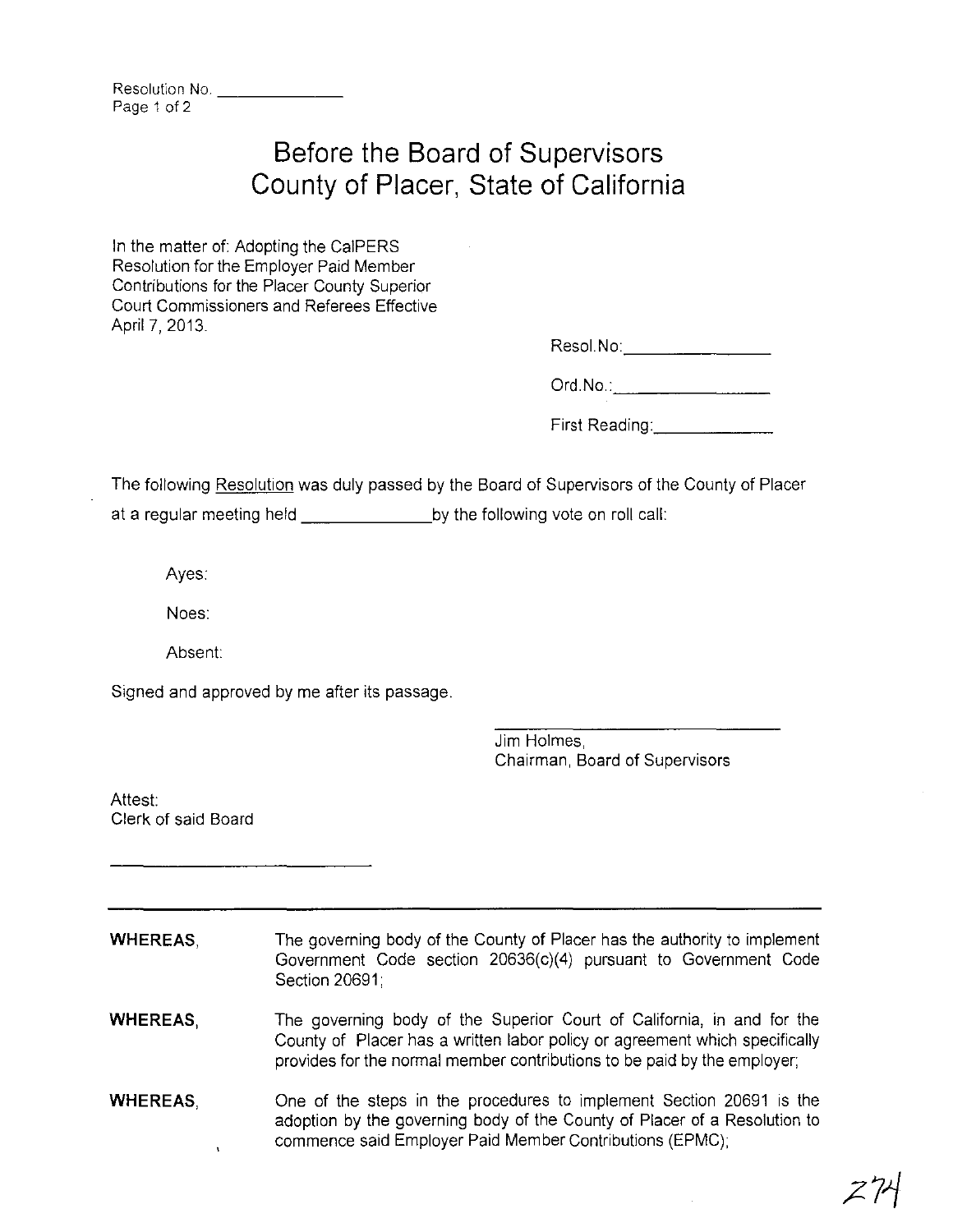| Resolution No. |  |  |
|----------------|--|--|
| Page 2 of 2    |  |  |

**WHEREAS,** the following is a statement of the proposed reporting:

- This benefit shall apply to all current and future employees in the Court Commissioner and Referee classifications covered by the CalPERS Miscellaneous Retirement Plan
- This benefit shall consist of paying 0 percent of the normal member contributions as EPMC.
- The effective date of this Resolution shall be April 7, 2013.

**NOW, THEREFORE, BE IT RESOLVED** that the governing body of the County of Placer and the Superior Court of California, in and for the County of Placer elects to pay and report EPMC, as set forth above. All payment and reporting to be completed by the Superior Court of California, in and for the County of Placer.

Adopted at a regular meeting of the Placer County Board of Supenvisors at Auburn, California this 26<sup>th</sup> day of March 2013.